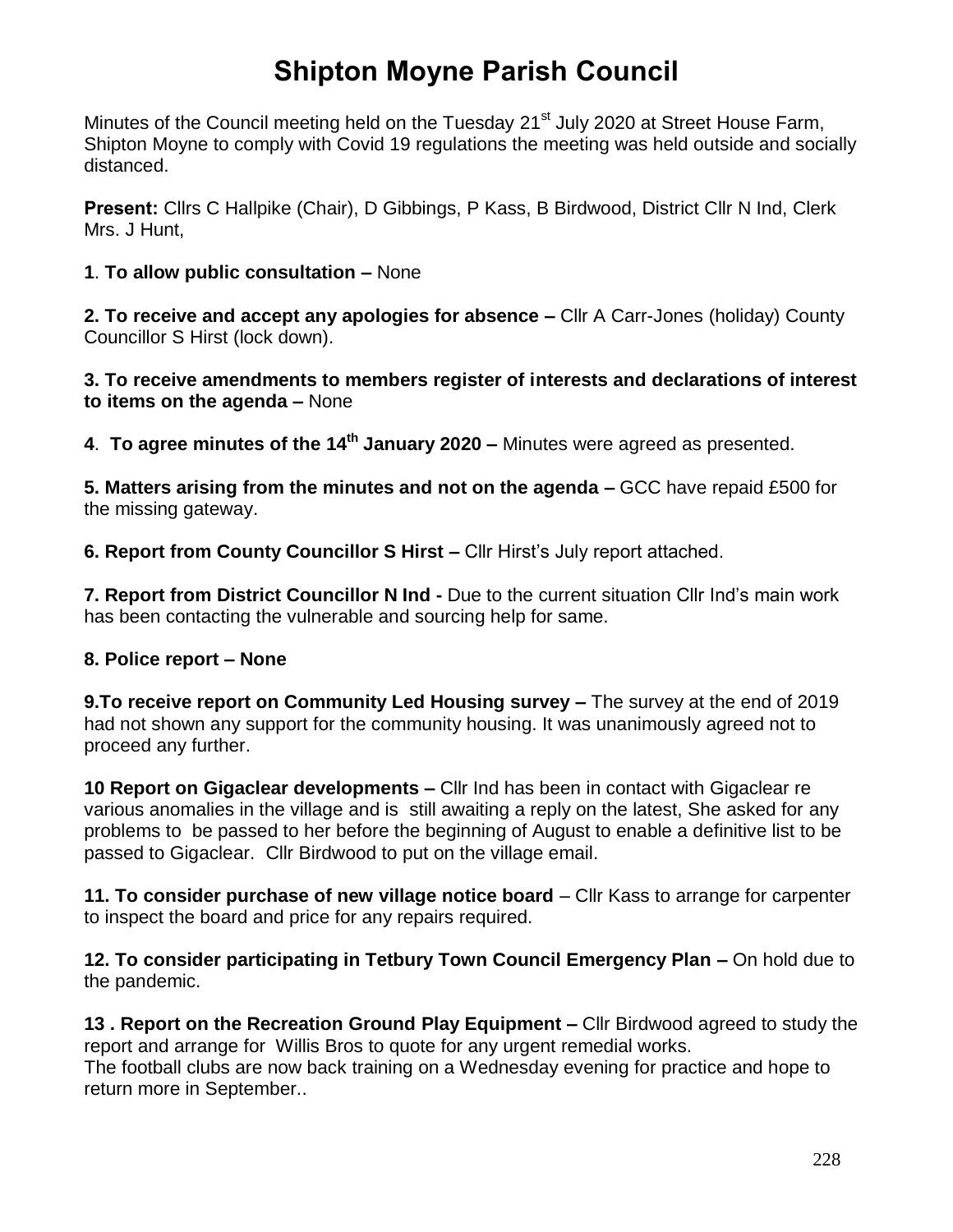# **Shipton Moyne Parish Council**

Cllr Ind to enquire at CDC about the emptying of waste bins.

#### **14. To discuss planning applications received –**

**20/00668/FUL** Full Application for Conversion of stable into a single dwelling and alteration of existing access at The Paddock Shipton Moyne *Information only*

**20/02051/FUL & LBC** Full Application for Erection of an extension above existing garage and alterations to elevations at Garden Cottage 18 The Street Shipton Moyne *No objections*

#### **15. To note planning application received between meetings –**

19/00807/FUL& LBC Full Application for Erection of single storey rear extension, internal alterations and insertion of roof dormer window, installation of vehicular gate at 1 Woodlands Cottages Easton Grey Road Westonbirt *No objections*

20/00618/ful Full Application for Erection of a studio within rear garden at Garden Cottage 18 The Street Shipton Moyne Tetbury Gloucestershire *No objections*

20/00668/ful Full Application for Conversion of stable into a single dwelling and alteration of existing access at The Paddock Shipton Moyne *No Objections*

20/00579/ful Full Application for Single storey rear and side extension at Turnpike Cottage Easton Grey Road Westonbirt Tetbury Gloucestershire *No objections*

**16. To note bank reconciliation –** Noted as presented.

#### **17. To agree payments to be made and note payments made between meetings –**

| <b>BACS</b> | 59.00       |
|-------------|-------------|
|             |             |
|             | 197.94      |
| <b>BACS</b> | 50.00       |
| <b>BACS</b> | 374.46      |
| <b>BACS</b> | 995.70      |
| <b>BACS</b> | 67.89       |
| <b>BACS</b> | 78.00       |
| <b>BACS</b> | 55.00       |
| <b>BACS</b> | 27.40       |
| <b>BACS</b> | 71.91       |
| <b>BACS</b> | 234.00      |
| <b>BACS</b> | 274.73      |
| <b>BACS</b> | 234.00      |
| <b>BACS</b> | 33.00       |
| <b>BACS</b> | 339.75      |
| <b>BACS</b> | 67.89       |
| <b>BACS</b> | 522.50      |
| <b>BACS</b> | 156.00      |
|             | <b>BACS</b> |

All payments were agreed.

.